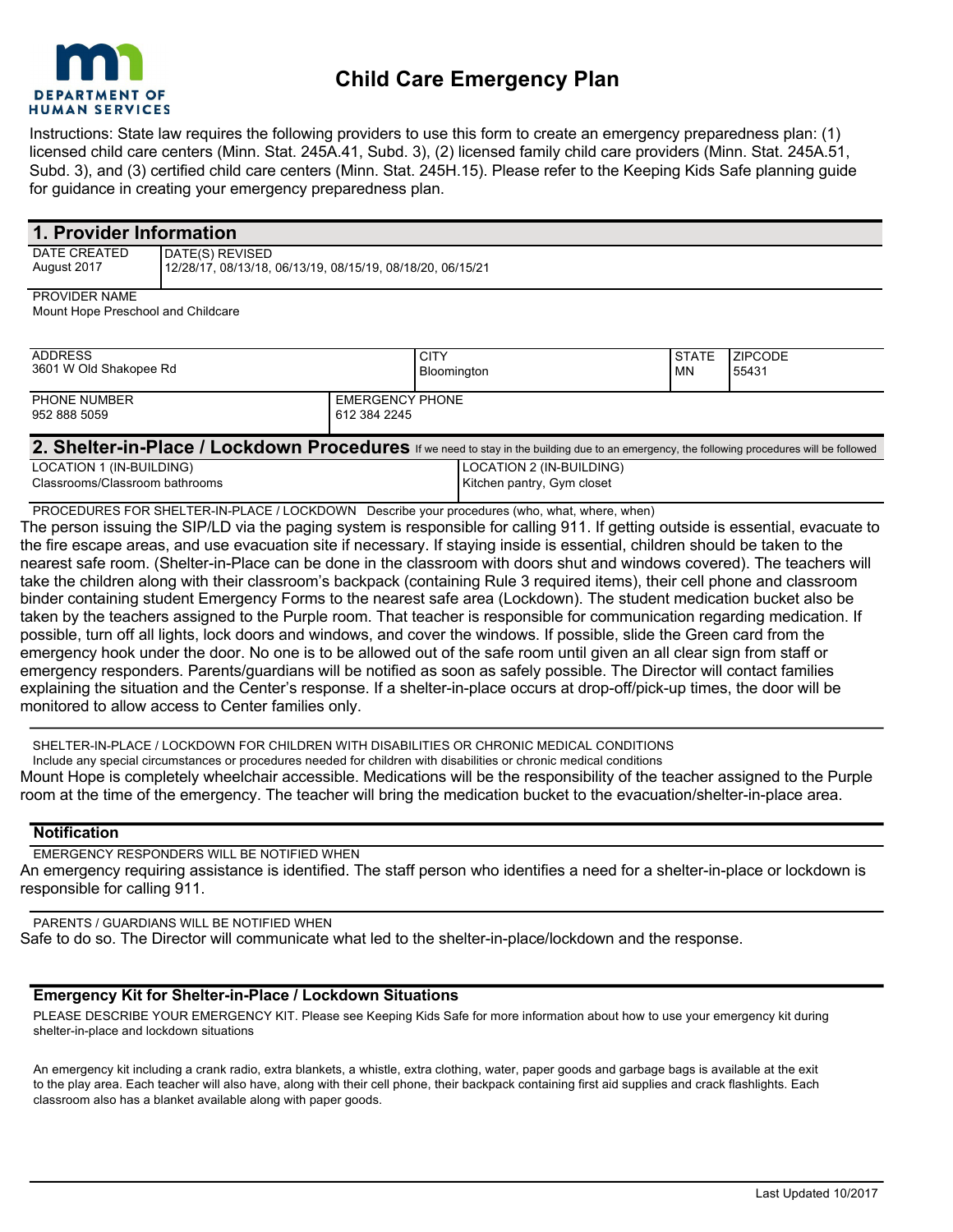# **3. Evacuation and Relocation Procedures**

#### IF WE NEED TO EVACUATE OUR SITE AND RELOCATE TO ANOTHER SITE, THE FOLLOWING PROCEDURES WILL BE FOLLOWED

EVACUATION ROUTES AND EXITS Show how you and the children will leave from any room in the building

Evacuate to fire escape area, from there use alternate evacuation sites if needed. The person calling for an evacuation is responsible for calling 911. First aid backpacks (which contain Rule 3 required items), class binders, medication bucket and personal cell phones must be brought with. Account for all students frequently. Move all persons to evacuation site if staying outside is not safe. Do not allow anyone back inside the building until given an all-clear signal from Police/Fire Dept/Utility officials.

Evacuation maps are posted near the door in each classroom. The teachers are able to evacuate the children out doors to the west, south and/or east. All three exits lead to sidewalks that lead to the parking lot. Evacuation drills end at a site along the west fence. It is out of the way of any emergency vehicles which may be responding. Teachers stop to count children frequently.

EVACUATIING INFANTS AND TODDLERS Describe any special circumstances or procedures needed for evacuating infants and toddlers from the building Mount Hope is not licensed to care for infants or toddlers.

EVACUATIING CHILDREN WITH DISABILITIES OR CHRONIC MEDICAL CONDITIONS Describe any special circumstances or procedures needed for evacuating children with disabilities or chronic medical conditions from the building including procedures for storing a child's medically necessary medicine No special circumstances at this time. The Purple Room teacher is responsible for bringing the medication bucket and Emergency kit with during an evacuation.

#### **Notification**

EMERGENCY RESPONDERS WILL BE NOTIFIED WHEN An emergency requiring the assistance of first responders/medical personnel has been identified.

PARENTS / GUARDIANS WILL BE NOTIFIED WHEN When all children are safely to the evacuation site

### **Emergency Kit for Evacuation and Relocation Situations**

DESCRIBE YOUR EMERGENCY KIT. Please review Keeping Kids Safe for more information about how to use your emergency kit during evacuation and relocation situations

An emergency kit containing a crank radio, extra blankets, a whistle, extra clothing, water, paper goods and garbage bags is available at the exit to the play area. Each teacher will also have, along with their cell phone, their backpack containing first aid supplies and crank flashlights.

| <b>Relocation - Location 1</b>               |                                                                     |              |                  |
|----------------------------------------------|---------------------------------------------------------------------|--------------|------------------|
| <b>BUILDING NAME</b>                         | REASON(S) TO EVACUATE TO LOCATION 1                                 |              |                  |
| Applewood Pointe at Valley West              | If the weather or duration of time do not allow for an outdoor stay |              |                  |
| <b>ADDRESS</b>                               | <b>CITY</b>                                                         | <b>STATE</b> | <b>IZIP CODE</b> |
| 10650 Beard Ave S                            | Bloomington                                                         | MN           | 55431            |
| <b>PHONE NUMBER</b><br>See below for details | <b>EMERGENCY PHONE</b><br>See below for details                     |              |                  |

### TRANSPORTATION TO LOCATION 1

Applewood Pointe at Valley West is within walking distance – shared parking lot

#### OTHER DETAILS

There is a written agreement in place with Applewood Pointe to use their facility to shelter children until authorized persons can come pick them up. Applewood Pointe contact numbers are available to Mount Hope staff and listed below. We are not able to hold childcare or preschool on their site and would need to be closed if our facility is unsafe. We walk across our shared parking lot to their building and call to be let in.

| Kristi 952 737 6140 | / 612 616 0864 (Office Manager) | Jim   | 952 934 9286         | / 612 298 3494 |
|---------------------|---------------------------------|-------|----------------------|----------------|
| Vern 952 831 7940   | / 952 240 0038                  | Betty | 952 737 6151         | / 952 435 6119 |
| Dave 952 888 0601   | / 952 710 9725                  |       | Patrick 952 884 4681 | / 612 308 4970 |

#### **Relocation - Location 2 (optional)**

| <b>BUILDING NAME</b>                                    | REASON(S) TO EVACUATE TO LOCATION 2     |              |                 |
|---------------------------------------------------------|-----------------------------------------|--------------|-----------------|
| Cub Foods                                               | Evacuation site 1 not safe or available |              |                 |
| <b>ADDRESS</b>                                          | <b>CITY</b>                             | <b>STATE</b> | <b>ZIP CODE</b> |
| 10520 France Ave S                                      | Bloomington                             | ΜN           | 55437           |
| PHONE NUMBER<br>952 884 8288                            | <b>EMERGENCY PHONE</b>                  |              |                 |
| TRANSPORTATION TO LOCATION 2<br>Within walking distance |                                         |              |                 |

#### OTHER DETAILS

No agreement is in place with Cub.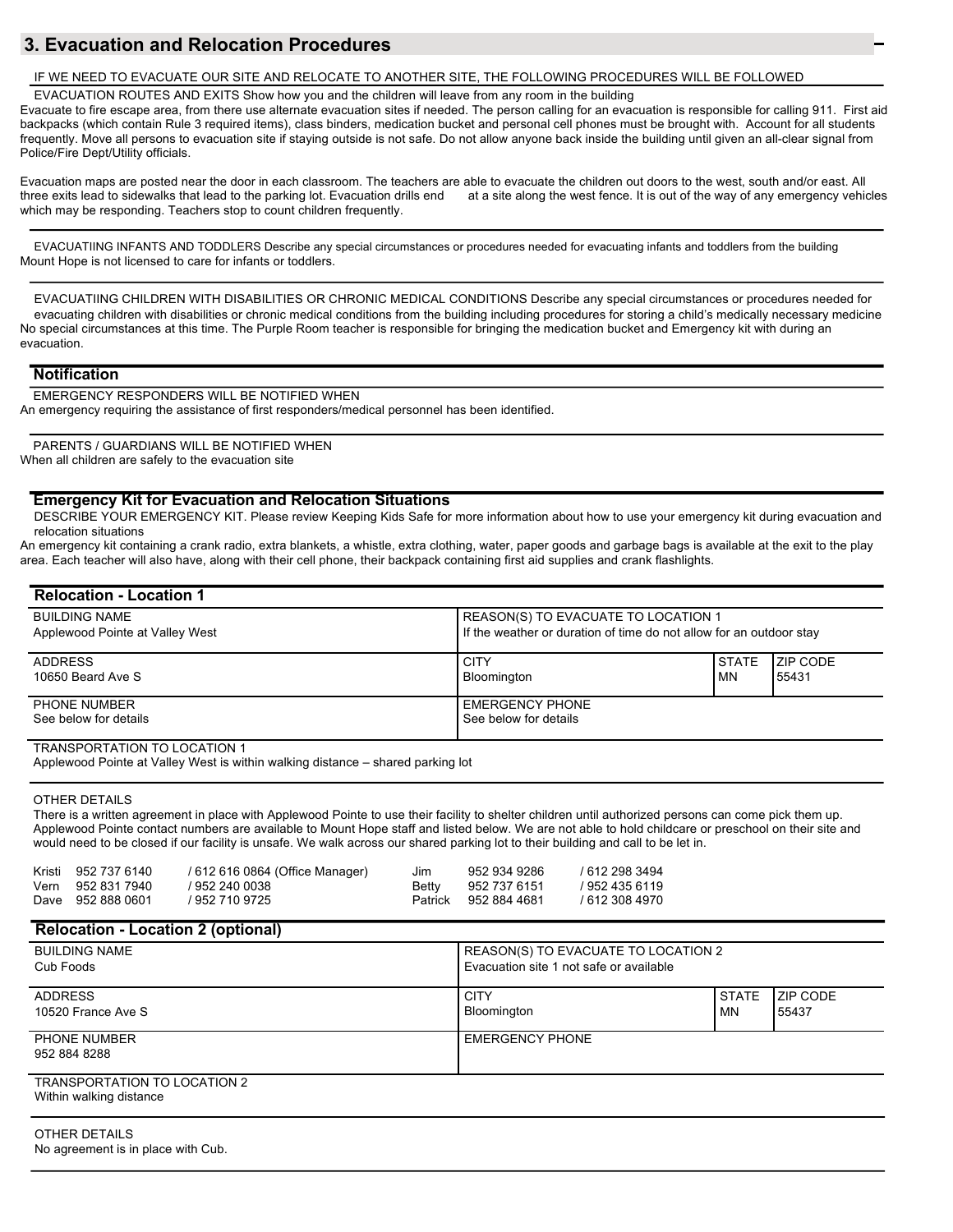## **4. Parent/Guardian and Child Reunification Procedures**

If we need to evacuate, shelter-in-place, or when parents/guardians are unable to get to children, the following procedures will be followed to reunite children with parents/guardians or designated contacts as soon as it is safe.

PARENTS / GUARDIANS WILL BE NOTIFIED WHEN

All children have been moved to a safe space.

PARENT/GUARDIAN CONTACT INFORMATION WILL BE MAINTAINED IN THIS LOCATION Each teacher will have a classroom binder with them that includes all students' Emergency Form.

**Release** Children will only be released to parents/guardians or other individuals listed on the child's form (with proper identification) OTHER DETAILS ABOUT REALEASE OR REUNIFICATION

If we need to evacuate, shelter-in-place, or when parents/guardians are unable to get to children, the following procedures will be followed to reunite children with parents/guardians or designated contacts as soon as it is safe.

Phone calls will be placed to families by staff members. If parents cannot be reached in a timely manner, emergency contacts will be called. Children will only be released to parents/guardians or other individuals listed on the child's Emergency Form with proper identification.

## **5. Continuing Operations Procedures**

In the period during and after a crisis, the following procedures will be followed regarding continuing operations

## **Notification and Decision Making**

THE FOLLOWING PEOPLE WILL NEED TO BE NOTIFIED AND BE A PART OF THE DECISION-MAKING PROCESS REGARDING CONTINUED OPERATIONS DURING A CRISIS

Director, Pastor, President of the congregation, any emergency responders involved.

THE FOLLOWING PEOPLE WILL NEED TO BE NOTIFIED AND BE A PART OF THE DECISION MAKING-PROCESS REGARDING CONTINUED OPERATIONS AFTER A CRISIS

Director, President of the congregation, DHS Licensor, Fire Marshal and or any other utilities or inspectors whose approval is needed to operate the Center

#### ANY ADDITIONAL CONSIDERATIONS FOR OPERATIONS

At this time Mount Hope is searching for other facilities who would welcome us in if our facility was unable to be used for childcare.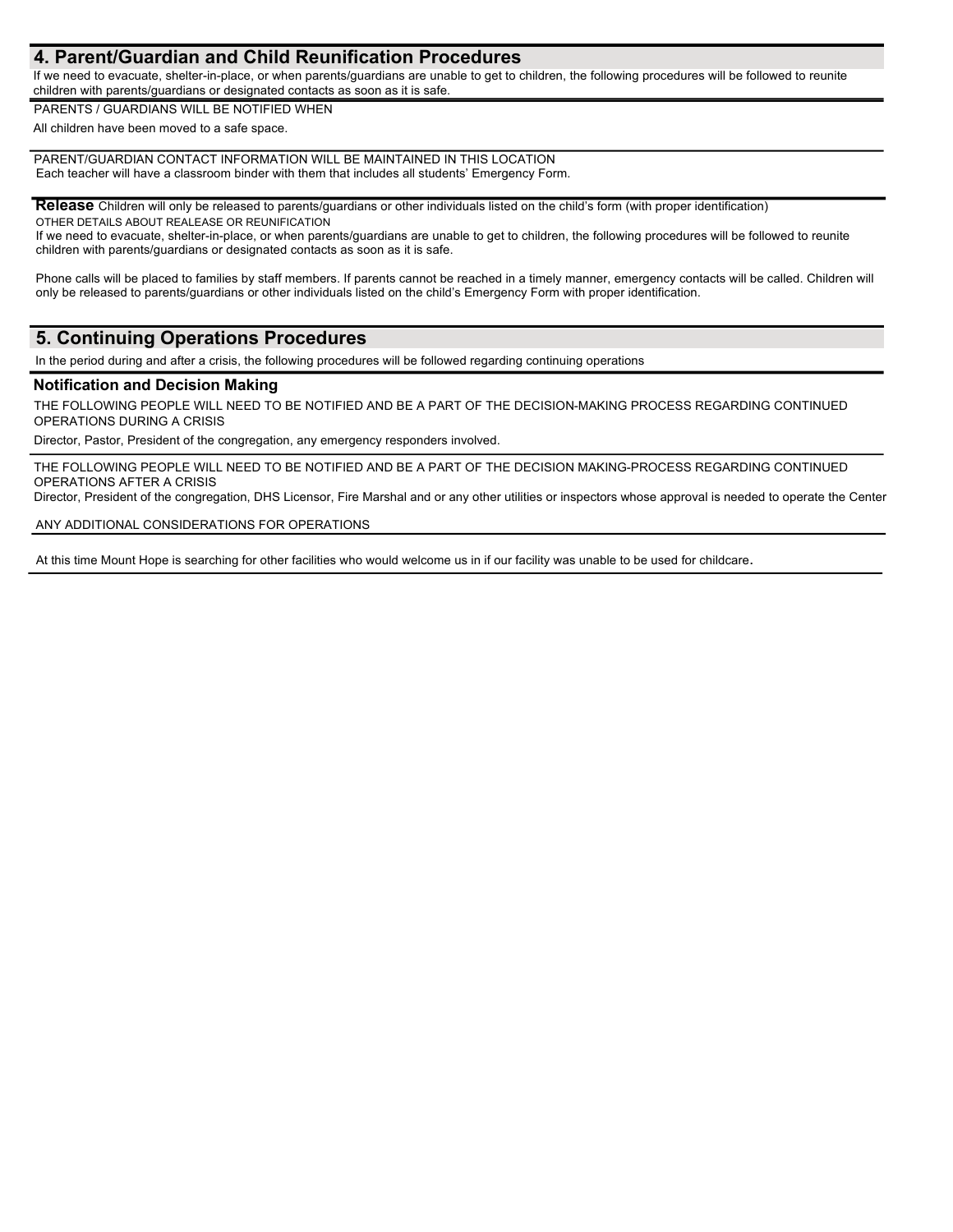# **6. Emergency Contact Information**

# **For Emergencies - Dial 911**

| <b>Law Enforcement Agencies</b>                                                        |  |                                             |                                       |                                           |
|----------------------------------------------------------------------------------------|--|---------------------------------------------|---------------------------------------|-------------------------------------------|
| CITY (if applicable)<br>Bloomington                                                    |  | <b>CONTACT NAME</b>                         |                                       |                                           |
| NON-EMERGENCY NUMBER<br>952 563 4900<br>911                                            |  | 24-HOUR EMERGENCY NUMBER                    |                                       |                                           |
| CITY (if applicable)                                                                   |  | <b>CONTACT NAME</b>                         |                                       |                                           |
| NON-EMERGENCY NUMBER                                                                   |  |                                             | 24-HOUR EMERGENCY NUMBER              |                                           |
| <b>Utility Emergency Phone Numbers</b>                                                 |  |                                             |                                       |                                           |
| <b>ELECTRIC</b>                                                                        |  | <b>COMPANY</b><br><b>Excel Energy</b>       |                                       |                                           |
| <b>CONTACT PERSON</b><br>Customer Service 1 800 895 4999                               |  |                                             |                                       | 24-HOUR EMERGENCY NUMBER<br>18008954999   |
| GAS                                                                                    |  | <b>COMPANY</b><br><b>Centerpoint Energy</b> |                                       |                                           |
| <b>CONTACT PERSON</b>                                                                  |  |                                             |                                       | 24-HOUR EMERGENCY NUMBER<br>1800 296 9815 |
| <b>WATER</b>                                                                           |  | <b>COMPANY</b><br>City of Bloomington       |                                       |                                           |
| <b>CONTACT PERSON</b><br>952 563 4905                                                  |  |                                             |                                       | 24-HOUR EMERGENCY NUMBER<br>952 563 4900  |
| <b>General Emergency Resource Numbers</b>                                              |  |                                             |                                       |                                           |
| MINNESOTA POISON CONTROL                                                               |  |                                             |                                       | PHONE NUMBER<br>800-222-1222              |
| <b>CRIME VICTIM SERVICES</b><br>www.victimconnect.com                                  |  |                                             |                                       | PHONE NUMBER<br>1855 484 2846             |
| POST-CRISIS MENTAL HEALTH HOTLINE<br>Childcrisisresponsemn.org                         |  |                                             |                                       | PHONE NUMBER<br>612 384 2233              |
| FIRE DEPARTMENT<br>911                                                                 |  |                                             |                                       | PHONE NUMBER<br>911                       |
| <b>OTHER</b>                                                                           |  |                                             |                                       | PHONE NUMBER                              |
| NAME OF INSURANCE AGENCY<br>Superior Point MN Worker's Compensation Assigned Risk Plan |  |                                             |                                       |                                           |
| <b>INSURANCE CONTACT PERSON</b>                                                        |  |                                             | PHONE NUMBER<br>877 256 1411          |                                           |
| <b>Licensing or Certification Information</b>                                          |  |                                             |                                       |                                           |
| LICENSING OR CERTIFICATION NUMBER<br>801601                                            |  |                                             |                                       |                                           |
| LICENSED OR CERTIFIED BY STATE OR COUNTY                                               |  |                                             |                                       |                                           |
| MN - Hennepin County                                                                   |  |                                             |                                       |                                           |
| <b>LICENSOR NAME</b><br>Jason Condon                                                   |  |                                             | <b>LICENSOR PHONE</b><br>651 431 5715 |                                           |
| Child Care Assistance Program (CCAP) Information (If applicable)                       |  |                                             |                                       |                                           |
| <b>CCAP PROVIDER ID</b><br>8697                                                        |  |                                             |                                       |                                           |
| CCAP AGENCIES REGISTERED WITH                                                          |  |                                             |                                       | CCAP AGENCY PHONE NUMBER(S)               |
| <b>Hennepin County</b>                                                                 |  |                                             |                                       | 612 348 3498                              |

**Summary of Personnel Information – Initial** 

**Summary of**